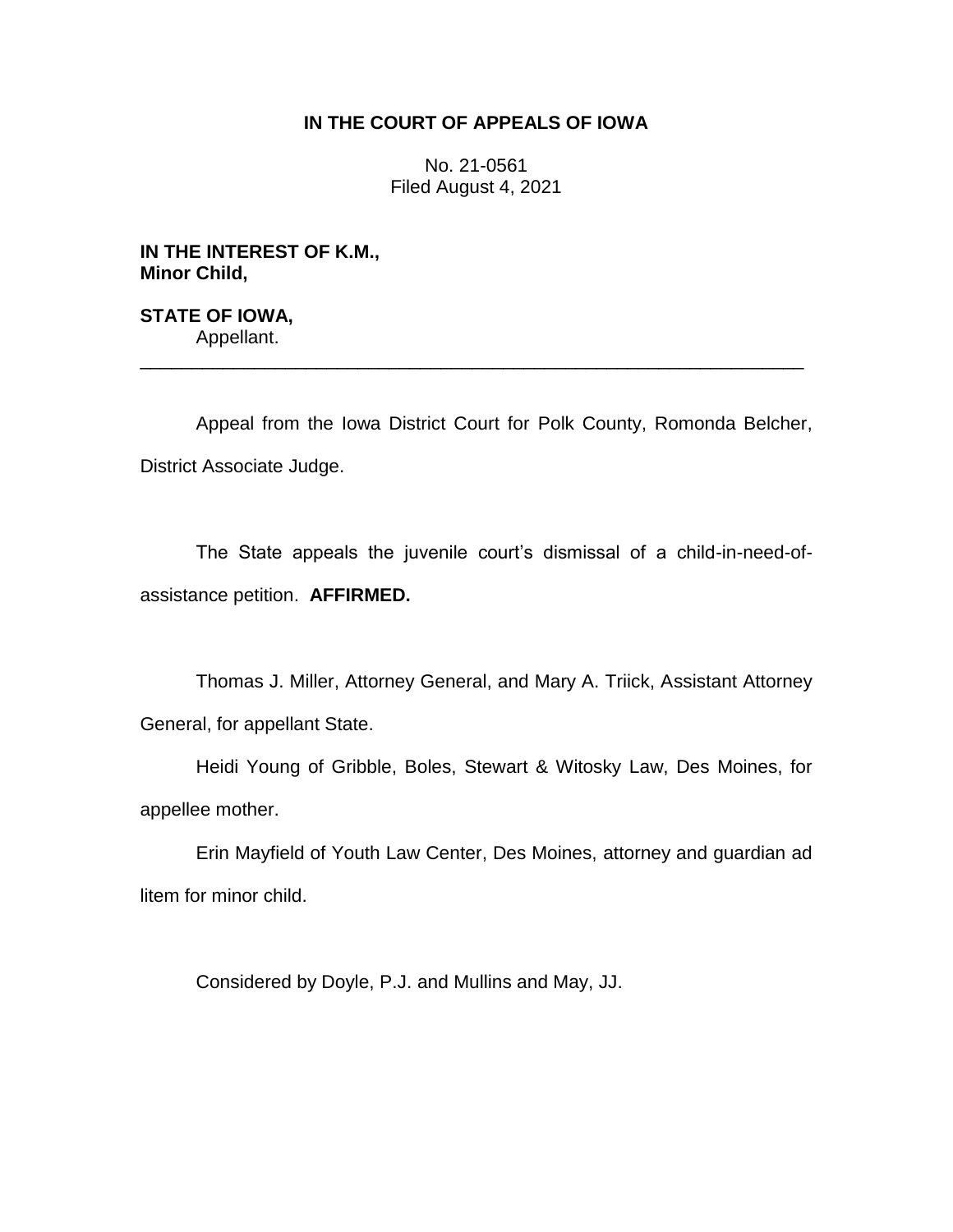**MAY, Judge.**

The State appeals the juvenile court's dismissal of a child-in-need-ofassistance (CINA) petition under lowa Code section  $232.2(6)(c)(2)$  and (d)  $(2021)$ . We affirm.

The petition alleged K.M. needed assistance because her father allegedly sexually abused her. The father denied these allegations.

The juvenile court held a two-day hearing on the petition. The court heard testimony from K.M., who was eleven years old at the time; K.M.'s mother; K.M.'s father; and a child protective worker assigned to this case. The court also received exhibits, including a video recording of an hour-long forensic interview of K.M.

In a detailed ruling, the juvenile court presented its findings and conclusions. Based on the evidence presented, and "considering demeanor and mannerism, consistency and corroboration of the evidence," the court found "the father to be credible." The court was also concerned by certain aspects of K.M.'s reporting of the alleged abuse. Ultimately, the court concluded "the State has failed to show by clear and convincing evidence that" K.M. was a CINA as alleged. Accordingly, the court dismissed the petition. The State appeals.

"CINA proceedings are reviewed de novo." *In re H.W.*, 961 N.W.2d 138, 141 (Iowa Ct. App. 2021). We are not "bound by the juvenile court's factual findings, but give them weight, especially when credibility is at issue." *In re D.D.*, 653 N.W.2d 359, 361 (Iowa 2002).

Our task is to determine whether the State carried its "burden of proving the allegations by clear and convincing evidence." Iowa Code § 232.96(2). "Clear and convincing evidence is evidence that leaves 'no serious or substantial doubt about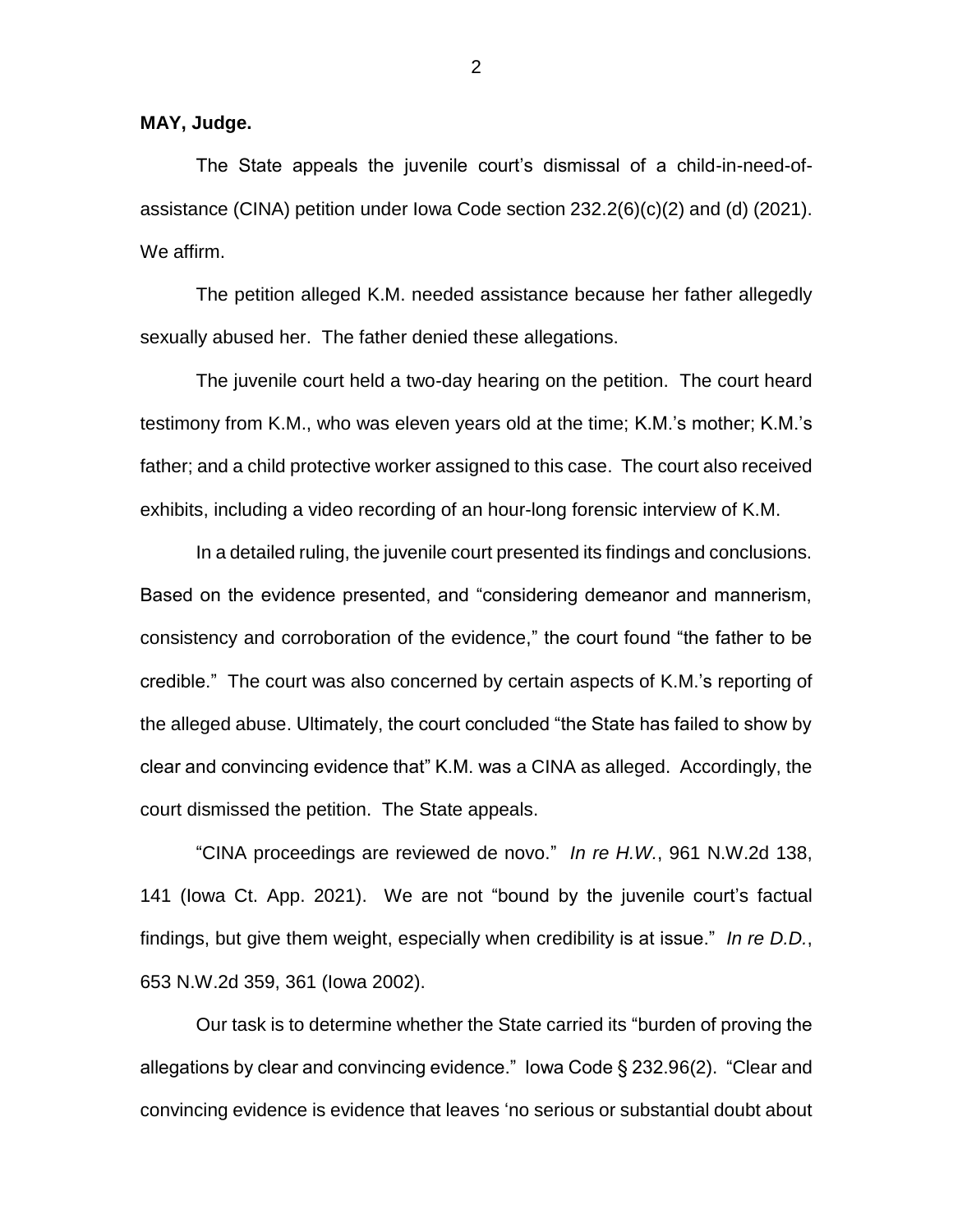the correctness of the conclusion drawn from it.'" *D.D.*, 653 N.W.2d at 361 (citation omitted).

Following our de novo review, we conclude the State did not carry its "burden of proving the allegations by clear and convincing evidence." Iowa Code § 232.96(2). "This was a case of 'he said, she said'" in which witness "credibility was pivotal to the State's case." *Millam v. State*, 745 N.W.2d 719, 723 (Iowa 2008). And based on our review of the record, we find no reason to discount the findings of the juvenile court, which had "the ability to observe witnesses in person" and was therefore "best suited to make credibility findings." *In re A.Z.*, No. 18-1420, 2018 WL 4909831, at \*2 (lowa Ct. App. Oct. 10, 2018).<sup>1</sup> Instead, we adopt those findings as our own.

Because we agree with the juvenile court and believe there is little more we can add to the court's ruling, we affirm without further opinion. *See* Iowa Ct. R. 21.26(1)(d), (e).

## **AFFIRMED.**

 $\overline{a}$ 

Doyle, P.J., concurs; Mullins, J., dissents.

<sup>&</sup>lt;sup>1</sup> It is true we have been able to view a video recording of the child's interview. But we are still at a great disadvantage compared to the juvenile court, who was able to see and hear all of the witnesses' live testimony—including the father's and K.M.'s—*in addition to* watching the video recording. We note also that our review of the video recording has not undermined our confidence in the juvenile court's credibility determinations.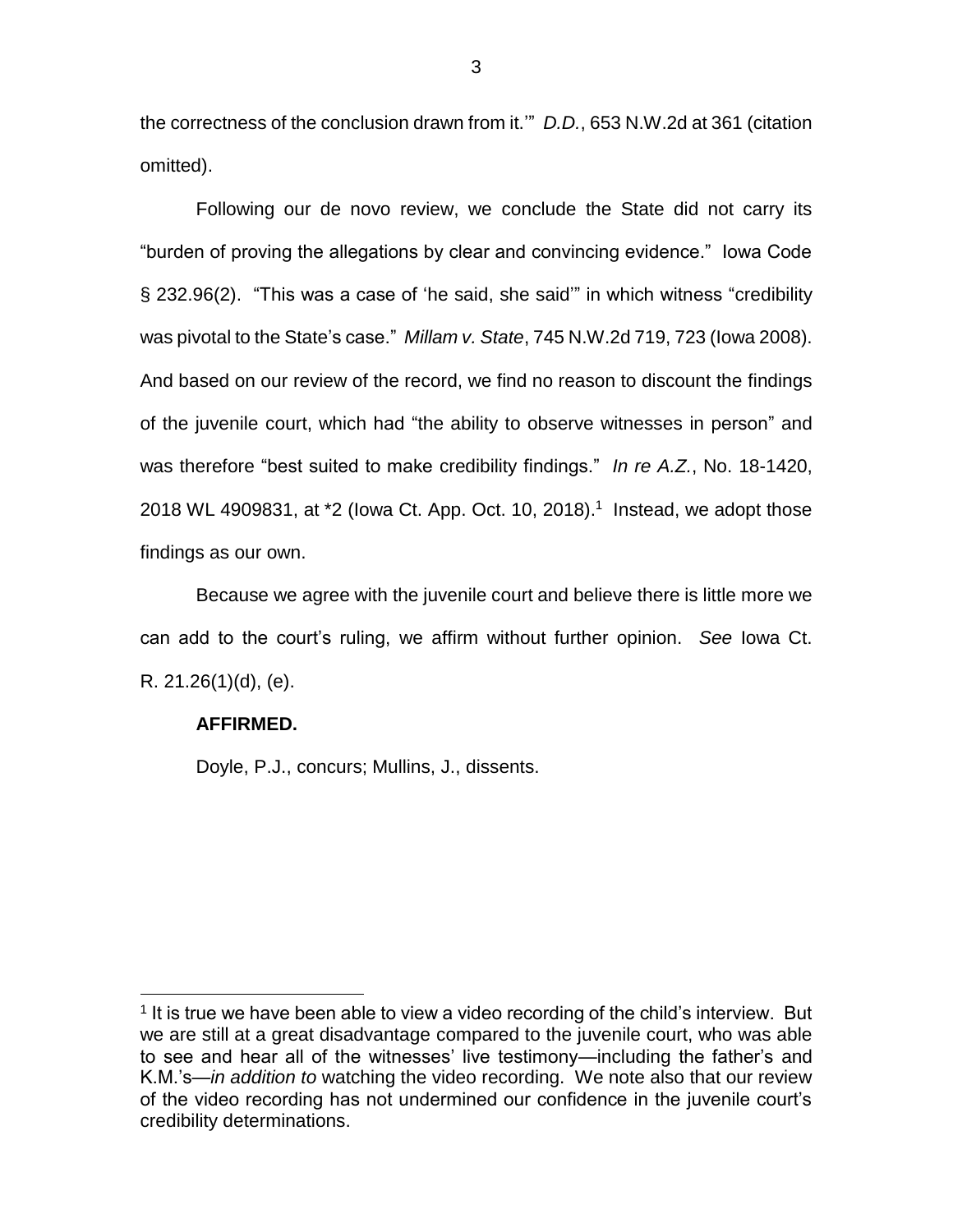**MULLINS, Judge** (dissenting).

l

I respectfully dissent.

The State argues the evidence was sufficient for adjudication pursuant to Iowa Code section 232.2(6)(c)(2) and (d) (2021). The child's mother argues the juvenile court correctly declined to adjudicate the child. The father did not file a response to the petition on appeal.

The child was brought to the United States from Honduras by the father. The child's mother has attempted to enter the United States twice but has not been successful. The child and father initially lived in Illinois but relocated to Iowa in 2020. The child reported to a non-familial caregiver in Iowa that the father sexually abused the child.<sup>2</sup> The child said the father forced intercourse on the child "like an adult." The child alleged the conduct took place in Illinois and Iowa when the child was ten and eleven years old. When the father was confronted about the allegations, he fled to Illinois. He eventually returned to Iowa to be involved with the investigation.

The child was eleven years old at the time of the report and investigation. The child is a native Spanish speaker and required the assistance of an interpreter during the investigation and adjudication hearing. When the child was interviewed for the investigation, the child consistently reported, through the male interpreter who was not known to the child, that the father forced the child to engage in sexual intercourse "like an adult."<sup>3</sup> The child was asked several times to identify which

4

 $2$  The child referred to the caregiver as "grandma," but they are not actually related.  $3$  This court reviewed the video of the child's interview but did not receive a transcript of it.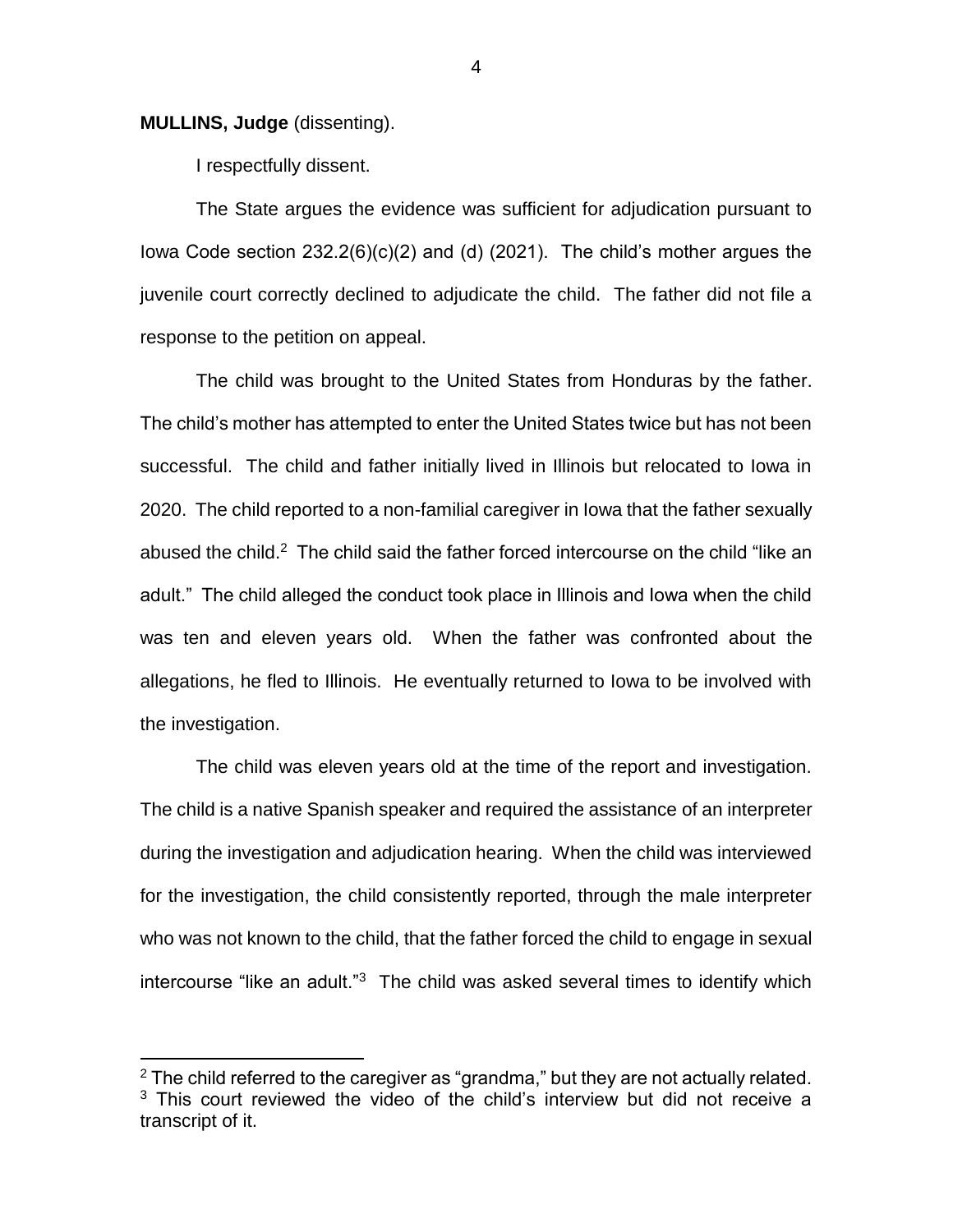body parts were touched. The child described body parts as "parts," "my parts," or "his parts" during the interview. When asked about how the bodies moved, the child responded "I don't know" and later said that adults engaging in the same conduct do "what they have to do." When the child testified at the adjudication hearing, the child was able to identify body parts and describe the conduct. At the hearing, the child reported "he put his penis in my vagina."

When the father fled to Illinois, he was attempting to avoid the risk of incarceration and the implications the investigation might have on his immigration status. When he returned to Iowa, the father cooperated with police and the Iowa Department of Human Services (DHS) for their investigations. The father reported that he brought the child from Illinois to Iowa following a report that the child was being abused. When asked about what the abuse in Illinois was, the father reported that men wanted to hug the child and had allegedly asked for a kiss and her phone number. The father also alleged that the child had made abuse allegations when the family was living in Honduras.

The father insisted the child fabricated the allegations. He alleged the child is angry because of the father's strict rules regarding clothing, hair color, and church attendance. The father also alleged the child is angry because the father will not let her have a boyfriend. The father stated the child does not want to live with him anymore and created the allegations to escape from his care. The child also testified that the father was strict and the child did not want to live with him. The child reported that the mother, who initially denied the abuse allegations, now believed the child and hoped the mother could come to Iowa to provide a home for the child.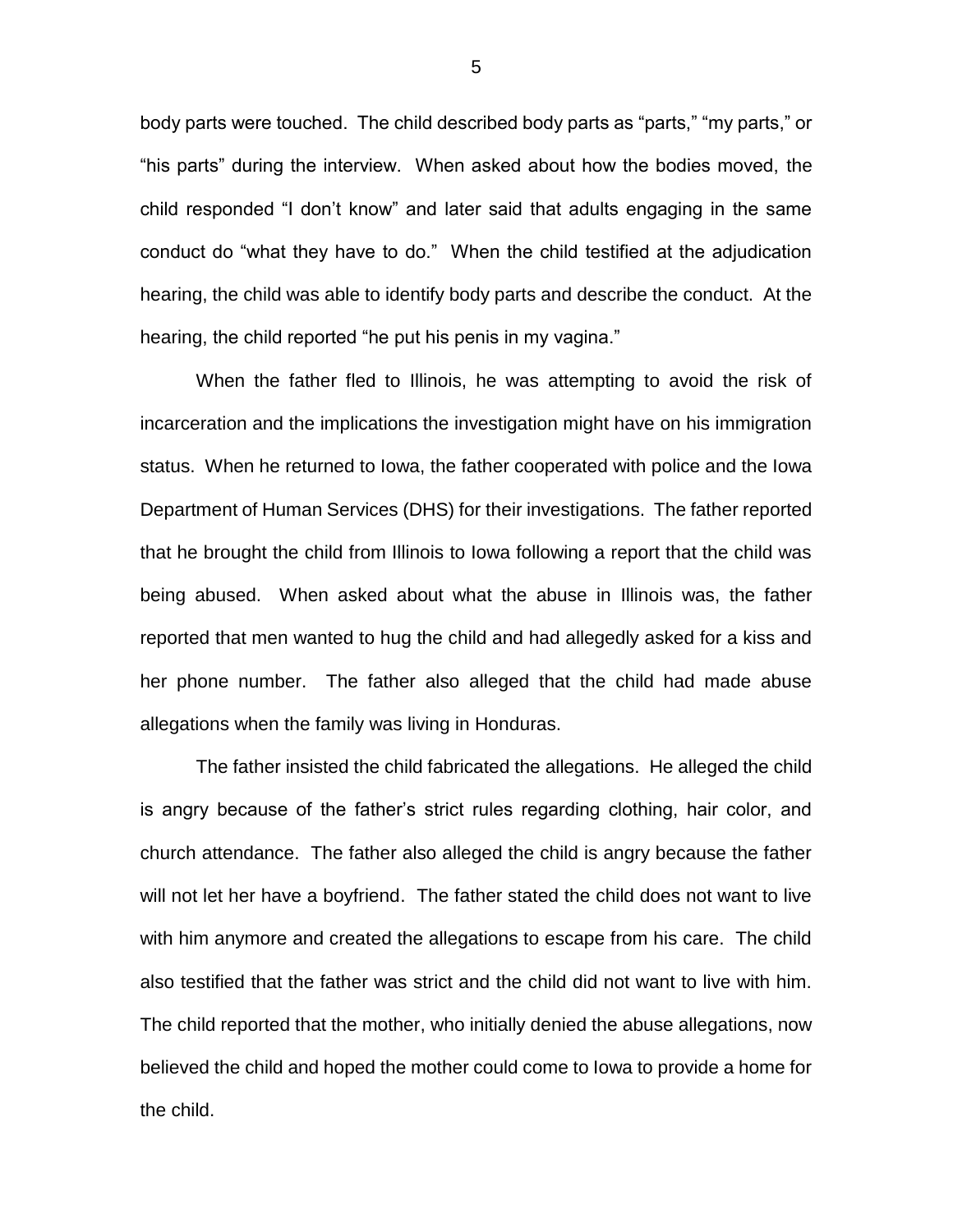The juvenile court found the father's testimony more credible than the child's. The juvenile court was also troubled by the child's vague descriptions of body parts and sex acts during the interview and changes to the child's language during the hearing. It found the State failed to prove the child should be adjudicated a child in need of assistance by the required clear and convincing evidence and dismissed the petition. The State appeals.

Adjudication pursuant to section 232.2(6)(c)(2) requires clear and convincing evidence that the child is an unmarried child "[w]ho has suffered or is imminently likely to suffer harmful effects as a result of. . . [t]he failure of the child's parent, guardian, custodian, or other member of the household in which the child resides to exercise a reasonable degree of care in supervising the child." "Harmful effects" are present when a child suffers harm to their "physical, mental, or social well-being." *In re J.S.*, 846 N.W.2d 36, 42 (Iowa 2014). When considering whether harmful effects are "imminently likely," our supreme court uses a liberal interpretation of the phrase. *Id.* at 43. "Child protection statutes are designed to prevent probable harm to the child and do not require delay until after harm has occurred." *In re L.H.*, 904 N.W.2d 145, 150 (Iowa 2017) (altered for readability).

Adjudication pursuant to section 232.2(6)(d) requires clear and convincing evidence that the child is an unmarried child "[w]ho has been, or is imminently likely to be, sexually abused by the child's parent, guardian, custodian, or other member of the household in which the child resides." Adjudication pursuant to section 232.2(6)(d) focuses on harm due to sexual abuse, rather than the range of harms described in 232.2(6)(c)(2). However, the same interpretation of "imminently likely" applies to section 232.2(6)(d). *J.S.*, 846 N.W.2d at 43.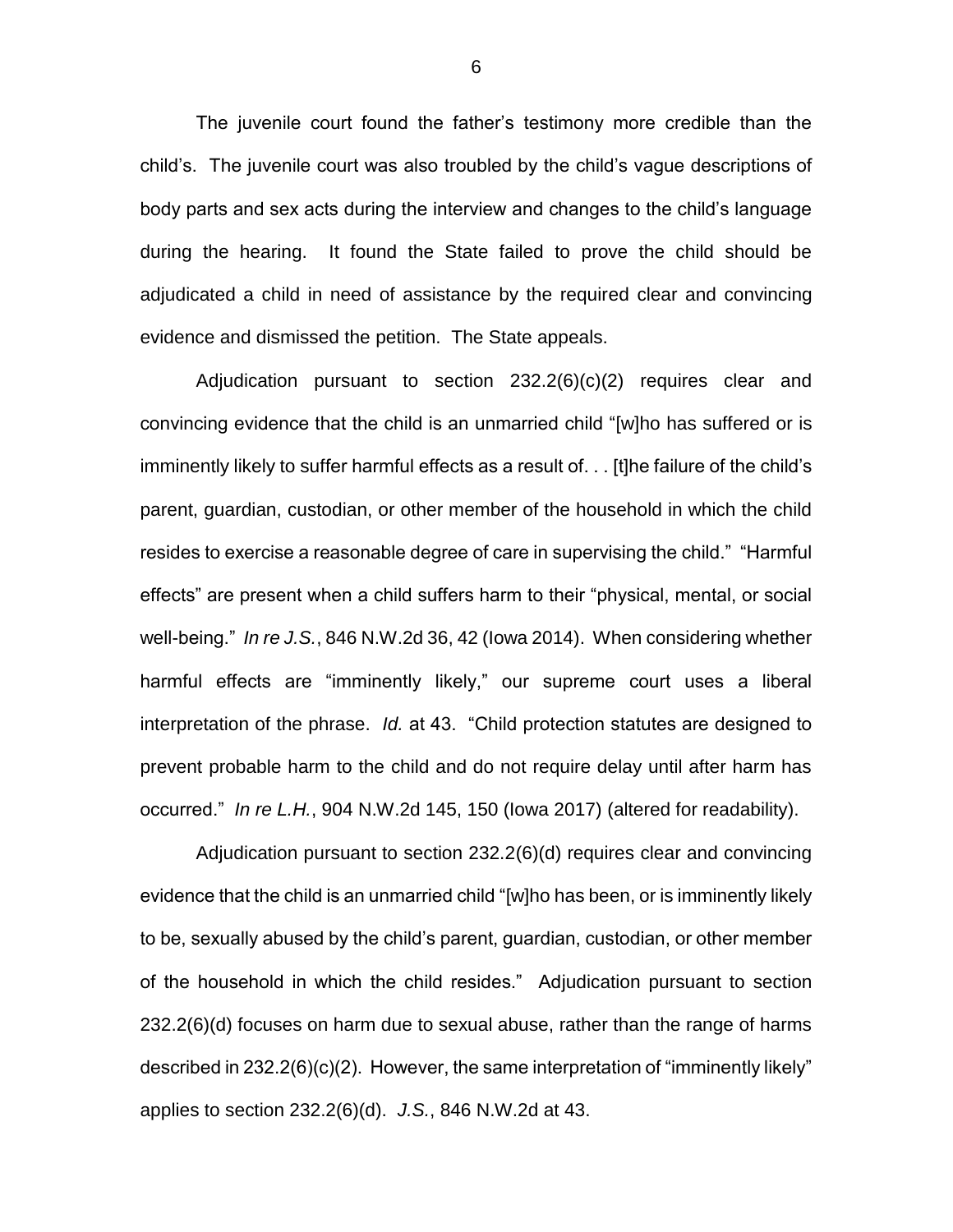The record in this case shows that the father brought the child to this country, secured housing for the family, and education for the child. The father also sought family members or hired non-family members to care for the child when he was at work. The child had access to communication with the mother, who sometimes helped the child with schoolwork. The only harm in this case stems from the child's allegations of sexual abuse at the hands of the father. Over time, the mother said she believed the child's allegations.<sup>4</sup> However, the juvenile court found the father was a more credible witness than the child. *See In re D.D.*, 653 N.W.2d 359, 361 (Iowa 2002). Furthermore, following an investigation, the Des Moines police declined to bring criminal charges against the father and the case was "exceptionally cleared and closed."

The juvenile court also noted that "the father is willing to engage in any necessary therapy with the child without the need for court intervention." However, without juvenile court intervention, there is no guarantee that any therapy would actually occur. Furthermore, the family would not have access to the help that the court and DHS can provide to obtain those services. I understand the juvenile court's attention to the changes in the child's language over time. But, there is an obvious language-barrier issue here and perhaps cultural issues at play. We do not know what the child's education was like in Honduras or whether the child had

 $\overline{a}$ 

<sup>&</sup>lt;sup>4</sup> The child initially reported the mother did not believe the allegations. However, at the adjudication hearing, the mother testified that she believed the child and would make sure the child was safe from the father. But the mother's counsel argued the juvenile court should dismiss the petition because the State had not proved the grounds for adjudication. The record contains no explanation of why the mother's belief in the veracity of the allegation changed or why she resisted adjudication when her testimony was that she believed the child.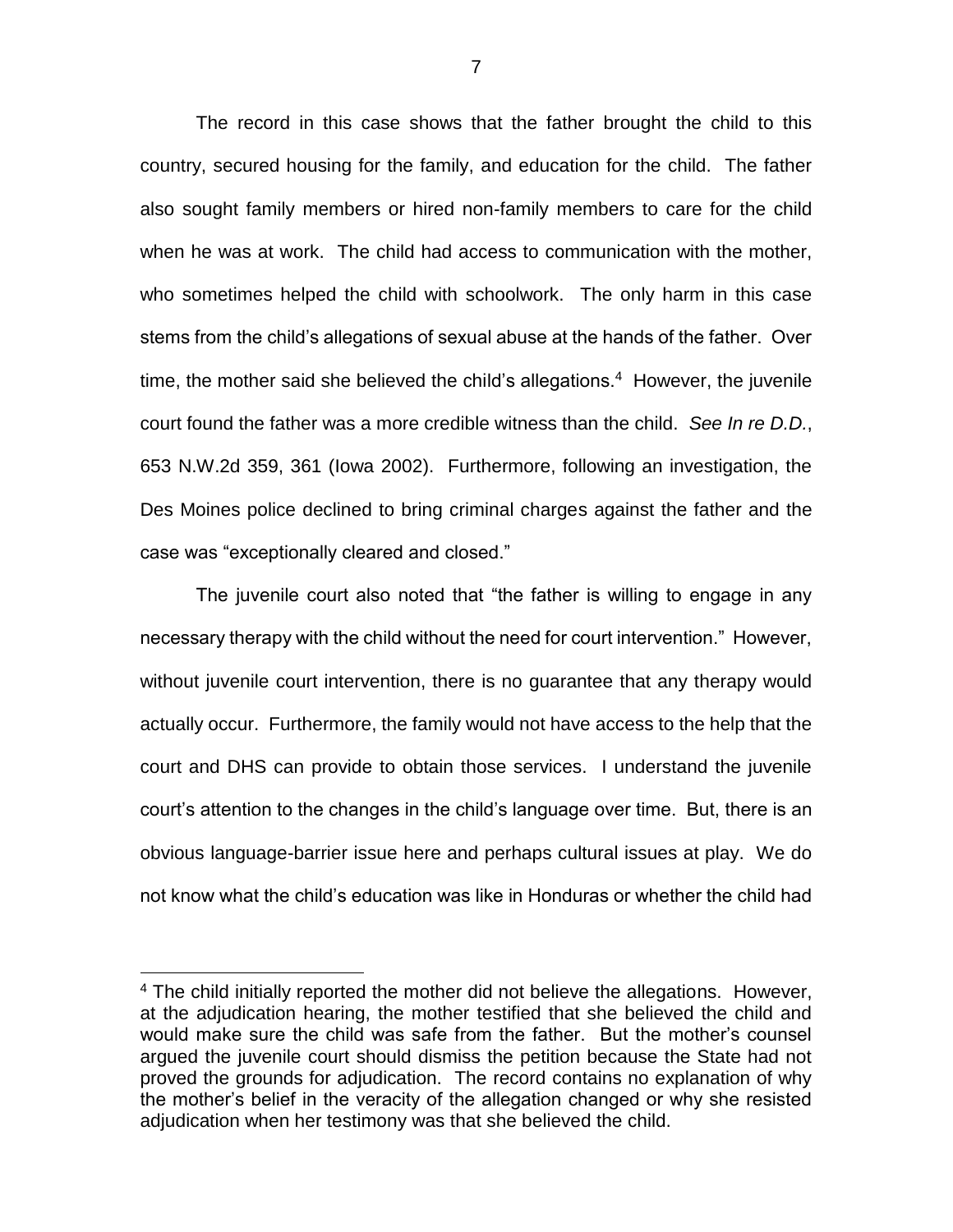been taught to use the word "parts" to describe sex organs. Although the child's language did change between the interview and adjudication hearing, the substance of what the child reported was consistent. The child said repeatedly that the father engaged the child in sexual intercourse "like an adult." And when initially confronted with the allegations against him, the father fled the state.

This is a close case. We give weight to the juvenile court's credibility determination favoring the father. *Id.* Even so, based on my de novo review of the record, including the one-hour video recording of the interview, during which I listened to and observed the demeanor—in particular, her body language during questions concerning more graphic content—of the child during that interview, I disagree with the juvenile court's discounting of the child's descriptions of the alleged abusive events. The interview shows a young girl obviously cautious in some of her explanations. She knew she was being watched by cameras; the interview was being recorded, and she was being observed live by persons not in the room; and her language interpreter was a male. Use of vague terms, rather than precise, graphic identification of body parts and functions, is not surprising and was no doubt less uncomfortable for her first somewhat formal recitation of events. The fact that she was more descriptive when later testifying in court could be easily explained by the likelihood of the child having progressed to greater ease at describing the events to persons in official capacities, and perhaps even preparation by counsel advising her to be candid in her descriptions of events. The juvenile court also placed great weight on the claims the child did not like the father's rules and did not want to live with him at this time. If, however, her allegations are true, those claims would not be unexpected and would not be

8